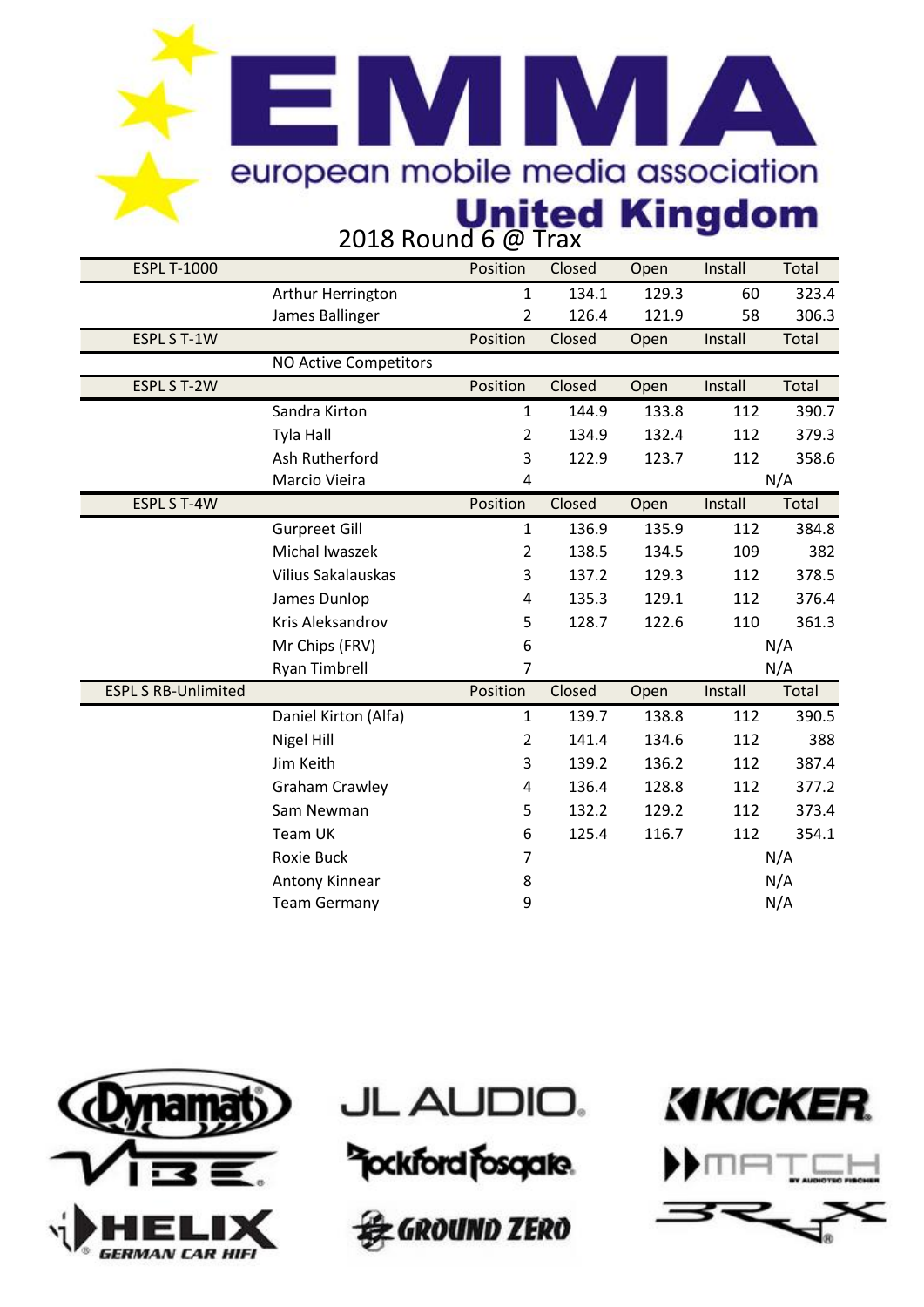## **EIMIMI A** european mobile media association **United Kingdom**<br>2018 Round 6 @ Trax

| <b>ESPL S W-Unlimited</b>      |                           | Position                | Closed  | Open  | Install    | Total |
|--------------------------------|---------------------------|-------------------------|---------|-------|------------|-------|
|                                | Matt Hall                 | $\mathbf{1}$            | 139     | 144.8 | 112        | 395.8 |
|                                | Josh Pedersen             | $\overline{2}$          | 146.7   | 144.7 | 104        | 395.4 |
|                                | <b>Tom Hall</b>           | 3                       | 142.4   | 138   | 111        | 391.4 |
|                                | Tom Crown (Audi)          | 4                       | 144.8   | 140.1 | 103        | 387.9 |
|                                | <b>Stuart Nairn</b>       | 5                       | 137.2   | 128.4 | 108        | 373.6 |
|                                | Jon Knowles (TT)          | 6                       |         |       |            | N/A   |
|                                | <b>Ben Hunt</b>           | 7                       |         |       |            | N/A   |
|                                | Mr Chips (LOGO)           | 8                       |         |       |            | N/A   |
|                                | <b>Ben Hutchings</b>      | 9                       |         |       |            | N/A   |
|                                | Adam Brown                | 10                      |         |       |            | N/A   |
|                                | <b>Nick Hunter</b>        | 11                      |         |       |            | N/A   |
| <b>ESPL X Unlimited</b>        |                           | Position                | Closed  | Open  | Install    | Total |
|                                | Alan Forsyth (T5)         | $\mathbf{1}$            | 150.4   | 150.3 | 122        | 422.7 |
|                                | <b>Darrol Ellis</b>       | $\overline{2}$          | 149.1   | 149.5 | 117        | 415.6 |
| <b>Tuning Stock</b>            |                           | Position                | Install | Sound | <b>SPL</b> | Total |
|                                | Ash Rutherford            | 1                       | 102     | 35    | 123.7      | 161   |
|                                | Sandra Kirton             | $\overline{2}$          | 85      | 39    | 133.8      | 158   |
|                                | <b>Neil Montgomery</b>    | 3                       | 101     | 32    | 111.2      | 144   |
|                                | <b>Vilius Sakalauskas</b> | $\overline{\mathbf{4}}$ | 75      | 38    | 129.3      | 142   |
|                                | Antony Kinnear            | 5                       |         |       |            | N/A   |
| <b>Tuning Custom Trunk</b>     |                           | Position                | Install | Sound | <b>SPL</b> | Total |
|                                | Tyla Hall                 | 1                       | 162     | 37    | 132.4      | 231   |
|                                | <b>Matthew Philips</b>    | $\overline{2}$          | 124     | 26    | 125.9      | 176   |
|                                | Mark Fisher               | 3                       |         |       |            | N/A   |
| <b>Tuning Custom Unlimited</b> |                           | Position                | Install | Sound | <b>SPL</b> | Total |
|                                | <b>Graham Crawley</b>     | $\mathbf{1}$            | 128     | 41    | 128.8      | 198   |
|                                | John Wilcocks             | $\overline{2}$          | 143     | 35    | 117.7      | 196   |
|                                | James Patterson (Fiesta)  | 3                       | 144     | 37    | 108.6      | 190   |
|                                | <b>Bruce Gowans</b>       | 4                       | 127     | 40    | 121.9      | 189   |
|                                | Adam Brown                | 5                       |         |       |            | N/A   |
|                                | Mr Chips (LOGO)           | 6                       |         |       |            | N/A   |



**JL AUDIO.** 





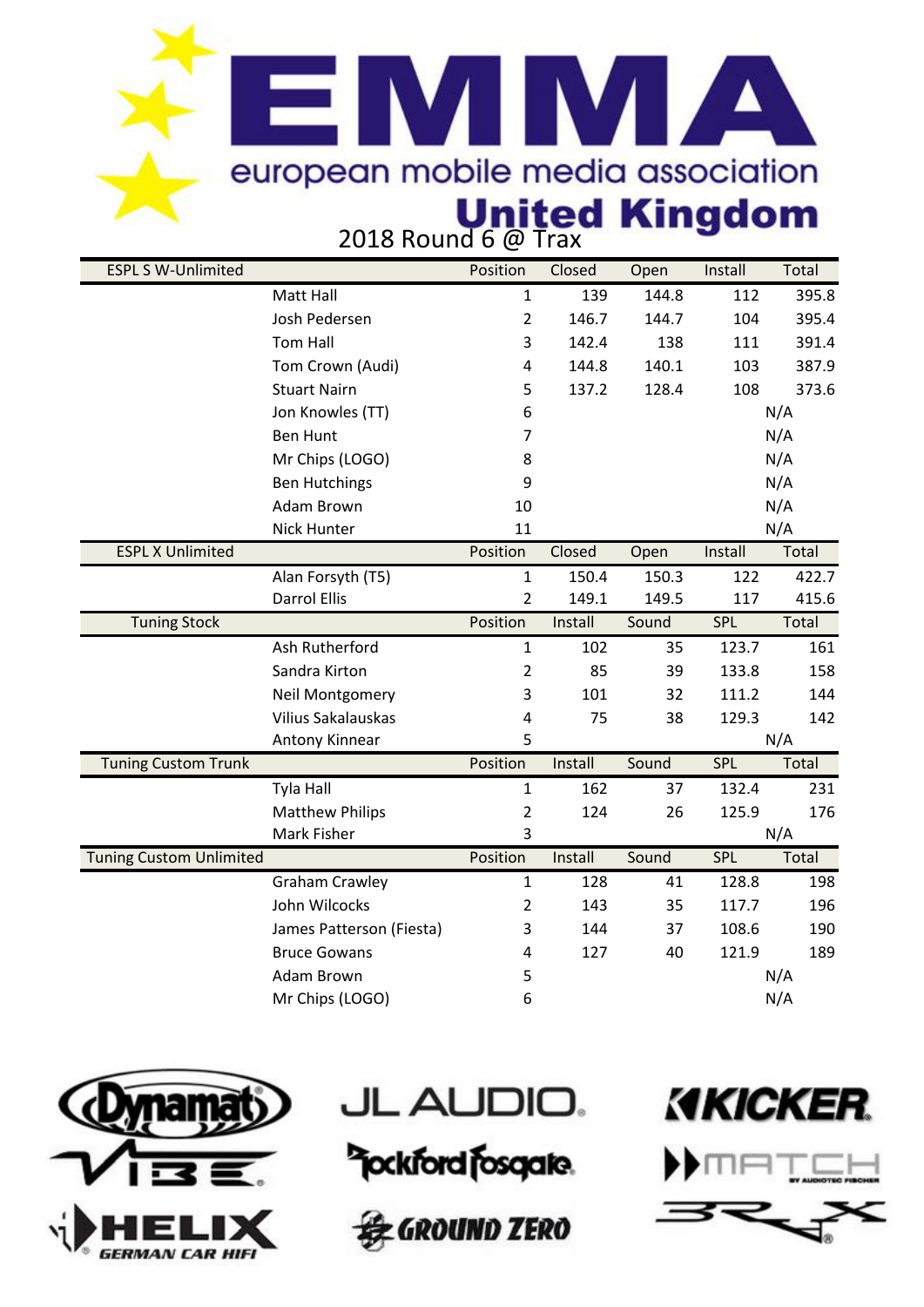### **EIMIMI A** european mobile media association **United Kingdom**<br>2018 Round 6 @ Trax

| <b>ESQL Limited</b>   |                              | Position       | Install | Sound | SPL   | Total |
|-----------------------|------------------------------|----------------|---------|-------|-------|-------|
|                       | Sandra Kirton                | 1              | 106     | 159   | 133.8 | 298.8 |
|                       | <b>Vilius Sakalauskas</b>    | $\overline{2}$ | 106     | 133   | 129.3 | 268.3 |
|                       | James Dunlop                 | 3              | 106     | 131   | 129.1 | 266.1 |
|                       | Ash Rutherford               | 4              | 106     | 120   | 123.7 | 249.7 |
|                       | Ryan Timbrell                | 5              |         |       |       | N/A   |
| <b>ESQL Unlimited</b> |                              | Position       | Install | Sound | SPL   | Total |
|                       | Matt Hall                    | 1              | 106     | 158   | 144.8 | 308.8 |
|                       | Alan Forsyth (T5)            | 2              | 106     | 157   | 150.3 | 308   |
|                       | <b>Darrol Ellis</b>          | 3              | 102     | 151   | 149.5 | 298   |
|                       | Josh Pedersen                | 4              | 98      | 149   | 144.7 | 291.7 |
|                       | Jim Keith                    | 5              | 106     | 145   | 136.2 | 287.2 |
|                       | Tony Wood                    | 6              | 106     | 120   | 132.9 | 258.9 |
|                       | Tom Crown (Audi)             | 7              | 97      | 105   | 140.1 | 242.1 |
|                       | Jon Knowles (TT)             | 8              |         |       |       | N/A   |
|                       | <b>Kevin Clewlow</b>         | 9              |         |       |       | N/A   |
|                       | Antony Kinnear               | 10             |         |       |       | N/A   |
|                       | Mr Chips (LOGO)              | 11             |         |       |       | N/A   |
| MM <sub>S</sub>       |                              | Position       | Install | Sound | Total |       |
|                       | <b>Pritesh Patel</b>         | $\mathbf{1}$   | 111     | 216   | 327   |       |
|                       | Peter Steinbacher            | $\overline{2}$ | 111     | 215   | 326   |       |
|                       | Adrian Morgan                | 3              | 111     | 194   | 305   |       |
|                       | Chris Wray                   | 4              | 111     | 184   | 295   |       |
|                       | <b>Graham Crawley</b>        | 5              | 111     | 154   | 265   |       |
|                       | Mr Chips (LOGO)              | 6              |         | N/A   |       |       |
| MM <sub>M</sub>       |                              | Position       | Install | Sound | Total |       |
|                       | <b>NO Active Competitors</b> |                |         |       |       |       |







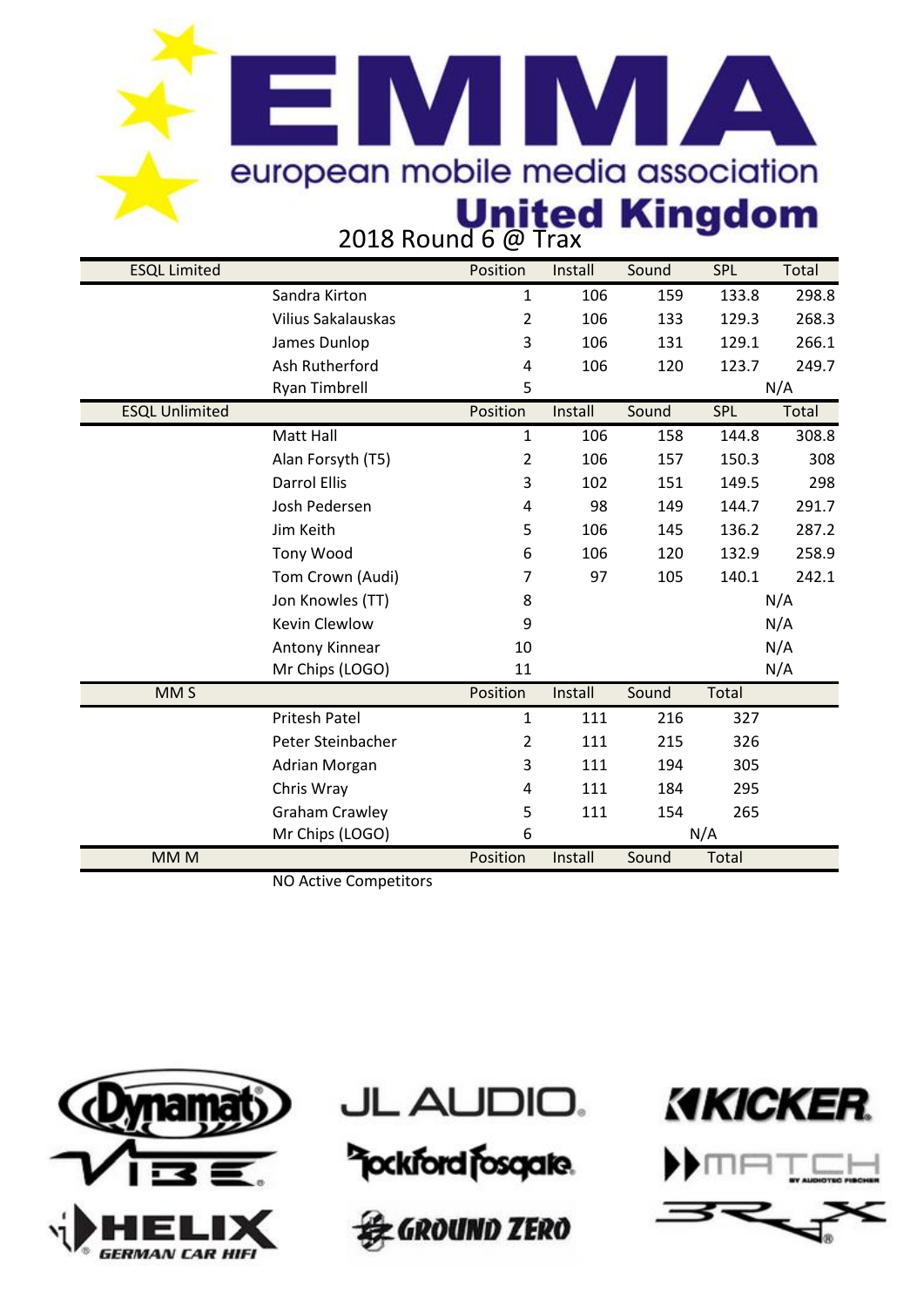### **EIMIMI A** european mobile media association **United Kingdom**<br>2018 Round 6 @ Trax

| <b>SQ E 3000</b>      |                        | Position                | Install      | Sound | Total |  |
|-----------------------|------------------------|-------------------------|--------------|-------|-------|--|
|                       | Andrew Gander          | $\mathbf{1}$            | 65           | 243   | 308   |  |
|                       | Tyla Hall              | $\overline{2}$          | 65           | 227   | 292   |  |
|                       | Jim Keith              | 3                       | 65           | 222   | 287   |  |
|                       | Ash Rutherford         | 4                       | 65           | 211   | 276   |  |
|                       | James Ballinger        | 5                       | 63           | 203   | 266   |  |
|                       | <b>Steve Pegg</b>      | 6                       | 65           | 191   | 256   |  |
|                       | Elemer Szilagyi        | 7                       |              | N/A   |       |  |
| <b>SQ E Unlimited</b> |                        | Position                | Install      | Sound | Total |  |
|                       | Nick Bate              | $\mathbf{1}$            | 65           | 249   | 314   |  |
|                       | <b>Bruce Gowans</b>    | $\overline{2}$          | 65           | 235   | 300   |  |
|                       | Jonathan Peck          | 3                       | 65           | 234   | 299   |  |
|                       | Lee Cable              | 4                       | 65           | 228   | 293   |  |
|                       | Ilia Gadgourov         | 5                       |              |       | N/A   |  |
| SQ S OEM              |                        | Position                | Install      | Sound | Total |  |
|                       | Red                    | $\mathbf{1}$            | $\mathbf{1}$ | 269   | 270   |  |
|                       | Yellow                 | $\overline{2}$          | $\mathbf{1}$ | 250   | 251   |  |
|                       | light Blue             | 3                       | $\mathbf{1}$ | 238   | 239   |  |
|                       | Green                  | $\overline{\mathbf{4}}$ | $\mathbf{1}$ | 238   | 239   |  |
|                       | White                  | 5                       | $\mathbf{1}$ | 237   | 238   |  |
|                       | Purple                 | 6                       | $\mathbf{1}$ | 225   | 226   |  |
| SQ S 4000             |                        | Position                | Install      | Sound | Total |  |
|                       | Andrejus Filistovicius | $\mathbf{1}$            | 109          | 256   | 365   |  |
|                       | <b>Pritesh Patel</b>   | $\overline{2}$          | 111          | 248   | 359   |  |
|                       | Abdul Alim             | 3                       | 111          | 237   | 348   |  |
|                       | Adrian Morgan          | 4                       | 111          | 236   | 347   |  |
|                       | Jon Clements           | 5                       | 109          | 237   | 346   |  |
| <b>SQ S Unlimited</b> |                        | Position                | Install      | Sound | Total |  |
|                       | <b>Brett Hubball</b>   | $\mathbf{1}$            | 111          | 273   | 384   |  |
|                       | <b>Graham Crawley</b>  | $\overline{2}$          | 111          | 264   | 375   |  |
|                       | Chris Wray             | 3                       | 111          | 245   | 356   |  |